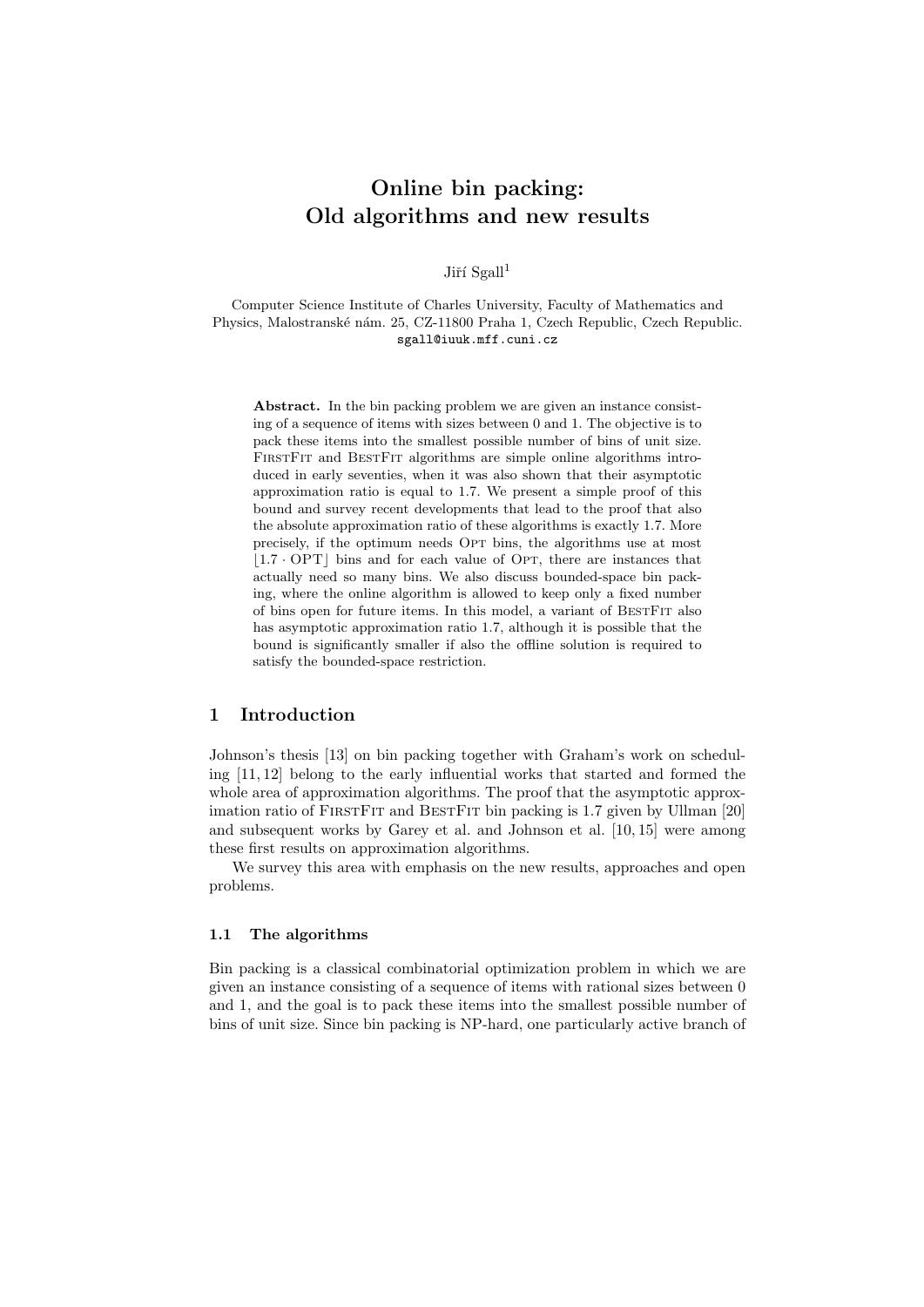research has concentrated on approximation algorithms that find near-optimal packings.

The main topic of this survey are BESTFIT, FIRSTFIT and related algorithms. BestFit algorithm packs each item into the most full bin where it fits, possibly opening a new bin if the item does not fit into any currently open bin. FIRST FIT algorithm packs each item into the first bin where it fits, again opening a new bin only if the item does not fit into any currently open bin.

Both BESTFIT and FIRSTFIT as well as any algorithm that we will consider belong to a wide class of algorithms called AnyFit algorithms. An algorithm is called an AnyFit algorithm if it opens a new bin only if the item being packed does not fit into any previously open bin. Otherwise the item is allowed to be packed into any bin where it fits.

A relevant subclass are AlmostAnyFit algorithms (AAF algorithms for short). An algorithm is an AAF algorithm if it is an AnyFit algorithm and additionally, if an item fits into more than one of the open bins, it is not packed into the smallest open bin (breaking ties arbitrarily).

The worst-case performance of an approximation algorithm  $A$  is measured by comparing it against the optimal packing. Let OPT denote the number of bins used in an optimal packing for instance  $I$ , and let  $A$  denote the number of bins used by algorithm  $\tilde{A}$  for the same instance. The algorithm  $\tilde{A}$  is an **absolute**  $R$ -approximation algorithm if for every instance  $I$ 

$$
A \leq R \cdot \text{OPT},
$$

and it is an **asymptotic R-approximation** algorithm if for every instance  $I$ 

$$
A \le R \cdot \text{OPT} + f(\text{OPT}),
$$

where  $f(n) \in o(n)$ ; typically, and in all cases relevant for us,  $f(n)$  is a global constant.

As far as the worst-case ratios are concerned, FIRSTFIT can be considered as a special case of BestFit or any other AnyFit algorithm: The items in any instance can be reordered so that they arrive in the order of bins in the FIRST FIT packing. This changes neither FirstFit, nor the optimal packing. Thus it is sufficient to analyze FIRSTFIT on such instances. On the other hand, on them any ANYFIT algorithm behaves exactly as FIRSTFIT, as there is always a single bin where the new item fits. Thus any lower bound for FIRSTFIT applies immediately to an arbitrary ANYFIT algorithms and any upper bound for FIRSTFIT is equivalent to a bound for this very restricted subset of instances and BESTFIT or another AnyFit algorithm.

Both FirstFit and BestFit are online algorithms. An online bin packing algorithm places each item without knowledge of the future items, that is based only on the size of this item and the already packed items, and cannot change the packing of the items in the future.

In the context of online algorithms, a very interesting concept is that of bounded-space algorithms. We distinguish the bins to be either open or closed and items are allowed to be packed only into open bins. When a new bin is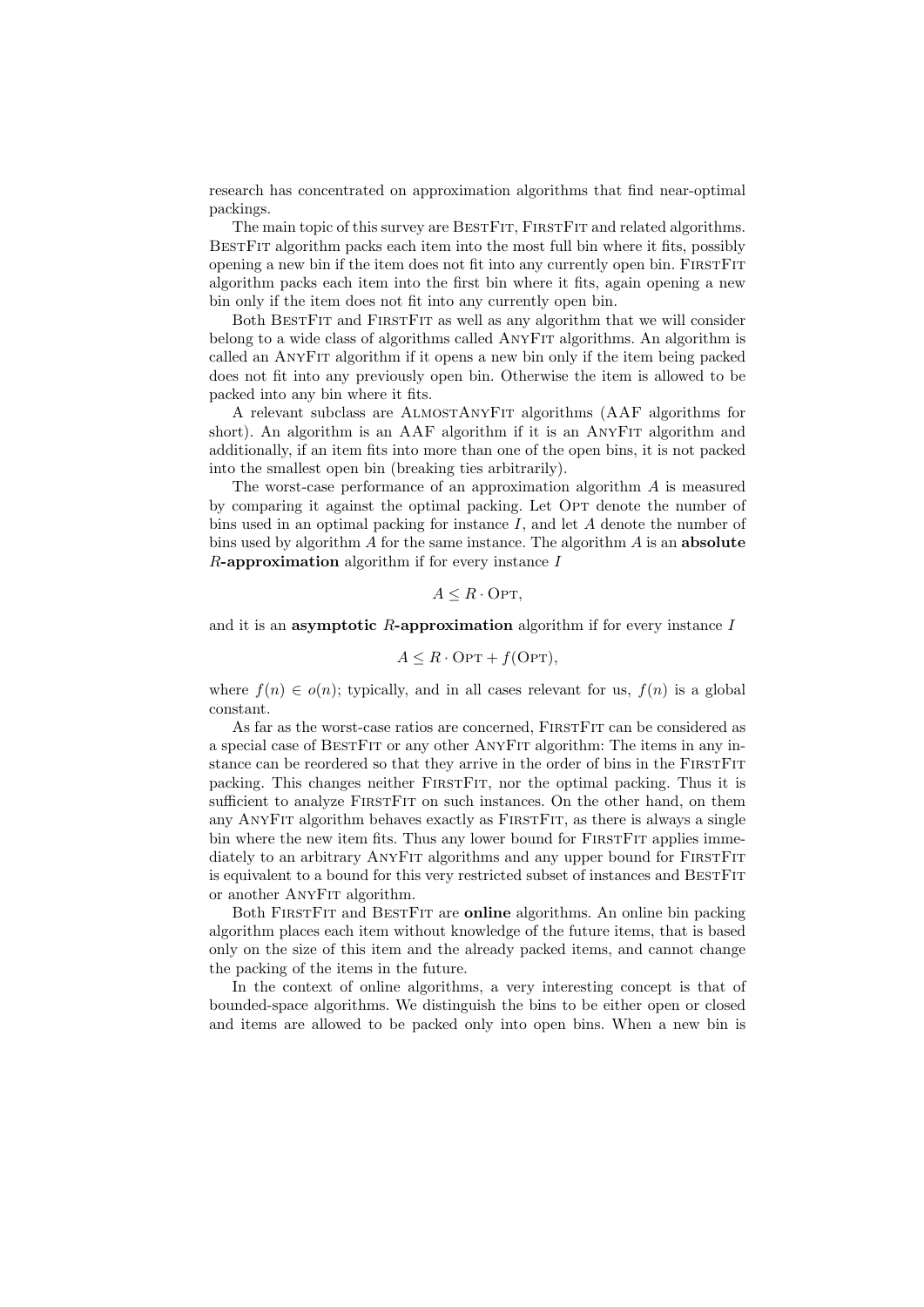started, we set the status of the bin to be open. At some point, the algorithm may decide to close some  $\text{bin}(s)$ . This means that no future items can be packed there; once a bin is closed, it cannot be reopened. A bin packing algorithm is a  $k$ -bounded-space algorithm, if the number of open bins is at most  $k$  at all times. That is, if there are  $k$  open bins and an item is packed into a new bin, one of the open bins needs to be closed.

The natural bounded-space variant of BESTFIT is  $BBF_k$ , which packs an item into the most full open bin where it fits. If the item does not fit into any of them, a new bin is opened; if already k bins are open, the most full bin is closed. Note that  $BBF_k$  is not an ANYFIT algorithm. It may happen that an item fits in one of the already closed bins but not into any open one.

### 1.2 The old results

The upper bound on BESTFIT (and FIRSTFIT) was first shown by Ullman in 1971 [20]; he proved that for any instance,  $BF, FF \leq 1.7 \cdot OPT + 3$ , where BF, FF and OPT denote the number of bins used by BESTFIT, FIRSTFIT and the optimum, respectively. Still in seventies, the additive term was improved first in [10] to 2 and then in [9] to BF  $\leq$  [1.7 · OPT]; due to integrality of BF and OPT this is equivalent to  $BF \leq 1.7 \cdot OPT + 0.9$ . These bounds actually hold for any AAF algorithms, see [13, 14].

For the lower bound, the early works give examples both for the asymptotic and absolute ratios. The example for the asymptotic bound gives  $FF = 17k$ whenever  $\text{OPT} = 10k + 1$ , thus it shows that the asymptotic upper bound of 1.7 is tight, see [20, 10, 15]. For the absolute ratio, an example is given with  $FF = 17$ and OPT = 10, i.e., an instance with approximation ratio exactly 1.7 [10, 15]. but no such example was known for large Opt. (Also an example with  $FF = 34$ and  $\text{OPT} = 20$  is claimed and it can be constructed in a similar manner, but it seems that this example has never been published.)

Johnson [13, 15] has also analyzed the Best Fit Decreasing and First Fit Decreasing algorithms, which behave like BESTFIT and FIRSTFIT but receive the items on the input sorted from the largest one to the smallest, and proved that the asymptotic approximation ratio is equal to 11/9. Johnson's bound had an additive constant of 4; this was improved several times.

Turning to the bounded-space algorithms, a central result of Lee and Lee [16] designs k-bounded-space online bin packing algorithms whose asymptotic ratios come arbitrarily close to the magic harmonic number  $h_{\infty} \approx 1.69103$ , as the space bound  $k$  tends to infinity. They also show that every bounded-space online bin packing algorithm A satisfies  $R^{\infty}(A) \geq h_{\infty}$ 

Csirik and Johnson  $[5]$  show that the k-space-bounded Best Fit algorithm BBF<sub>k</sub> has the asymptotic worst case ratio 1.7 for any  $k \geq 2$ . (The case of  $k = 1$ ) is trivial, 2-approximation is possible and no better algorithm exists.) Among all 2-space-bounded online algorithms in the bin packing literature, this online algorithm is the champion with respect to worst-case ratios.

We have mentioned only directly relevant work. Of course, there is much more work on bin packing, in particular there exist asymptotic approximation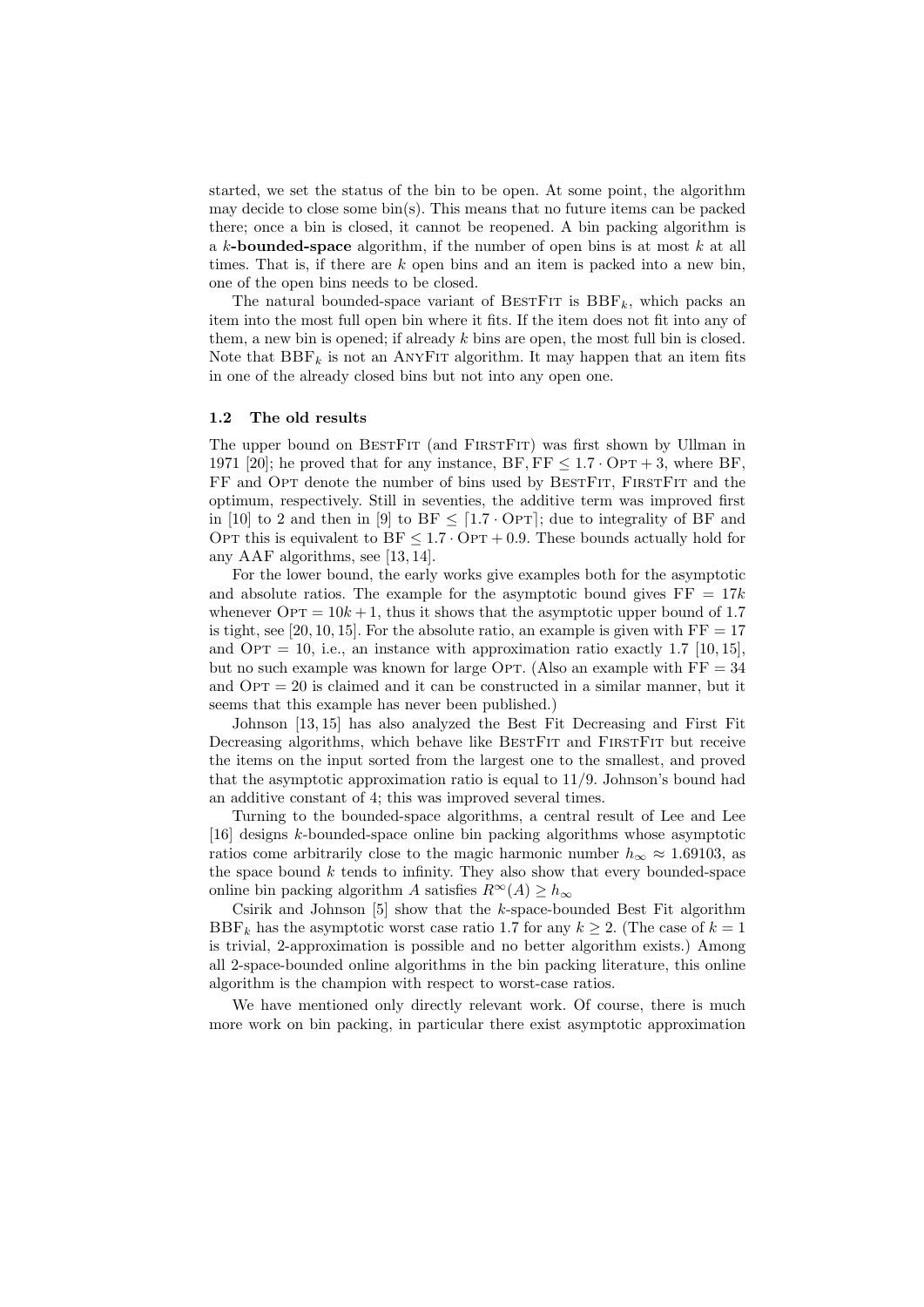schemes for this problem, as well as many other algorithms. We refer to the surveys [3, 4] or to the recent excellent book [21].

### 1.3 The new results

The absolute approximation ratio of FIRSTFIT and BESTFIT was proven to be at most 1.75 by Simchi-Levy [19]. This started a renewed interest in these algorithm and their absolute ratio and the closely related question of decreasing the additive constant in the approximation ratio. A natural approach to improve absolute upper bounds is to study fixed small values of Opt and to exclude the possibility of a higher absolute ratio for them. Indeed, solving a few such cases necessarily improves upper bounds on the absolute ratio—but cannot give a tight result. Of course, this is still far from trivial: Even for a fixed OPT, each such problem seems to lead to a new and more extensive case analysis.

Such analysis lead to a sequence of improvements for FIRSTFIT: Xia and Tan [22] showed that  $FF < 1.7 \cdot OPT + 0.7$  and that the absolute ratio of FIRSTFIT is at most  $12/7 \approx 1.7143$ ; the second bound was given independently by Boyar et al. [1] and later improved to  $101/59 \approx 1.7119$  by Németh [17].

In [7,8], Dósa and the author have shown that  $FF, BF \leq 1.7 \cdot OPT$  and that this bound is the best possible for every single value of OPT. Thus we have a complete understanding of the worst-case behavior of these algorithm. In particular, we know that the asymptotic and absolute bounds coincide and no additive term is needed. These results are based on new insights that also make possible a simple proof and a slight generalization and strengthening of the asymptotic bound for AAF algorithms.

Turning to other online algorithms, these new techniques can be also applied to  $BBF_k$  and simplify the proof that  $BBF_k$  is asymptotic 1.7-approximation, even though  $BBF_k$  is not ANYFIT algorithm [18].

It is easy to observe that no online algorithm has an absolute ratio less than  $5/3 \approx 1.666$ . Recently, again using the new techniques, we (G. Dósa, R. van Stee and the author) have been able to find a matching algorithm (article in preparation).

For First Fit Decreasing, it was shown that the additive constant is exactly 2/3 [6]. That is,  $\frac{11}{9}$ OPT +  $\frac{2}{3}$  bins are sufficient for First Fit Decreasing, but this number of bins is actually also necessary for some instances for infinitely many values of OPT. Thus for First Fit Decreasing, the asymptotic and absolute approximation ratios are not equal. In fact, the results of [6] give the exact value of the worst case for every value of Opt. In light of this result, it is rather surprising that for BESTFIT and FIRSTFIT the asymptotic and absolute approximation ratios are equal and no additive term is needed.

### 1.4 This survey

We focus on the results connected to the recent optimal analysis of FIRSTFIT and BestFit. We start in Section 2 by sketching the lower bound, as it gives a good intuition for the choices made in the remaining parts of the paper.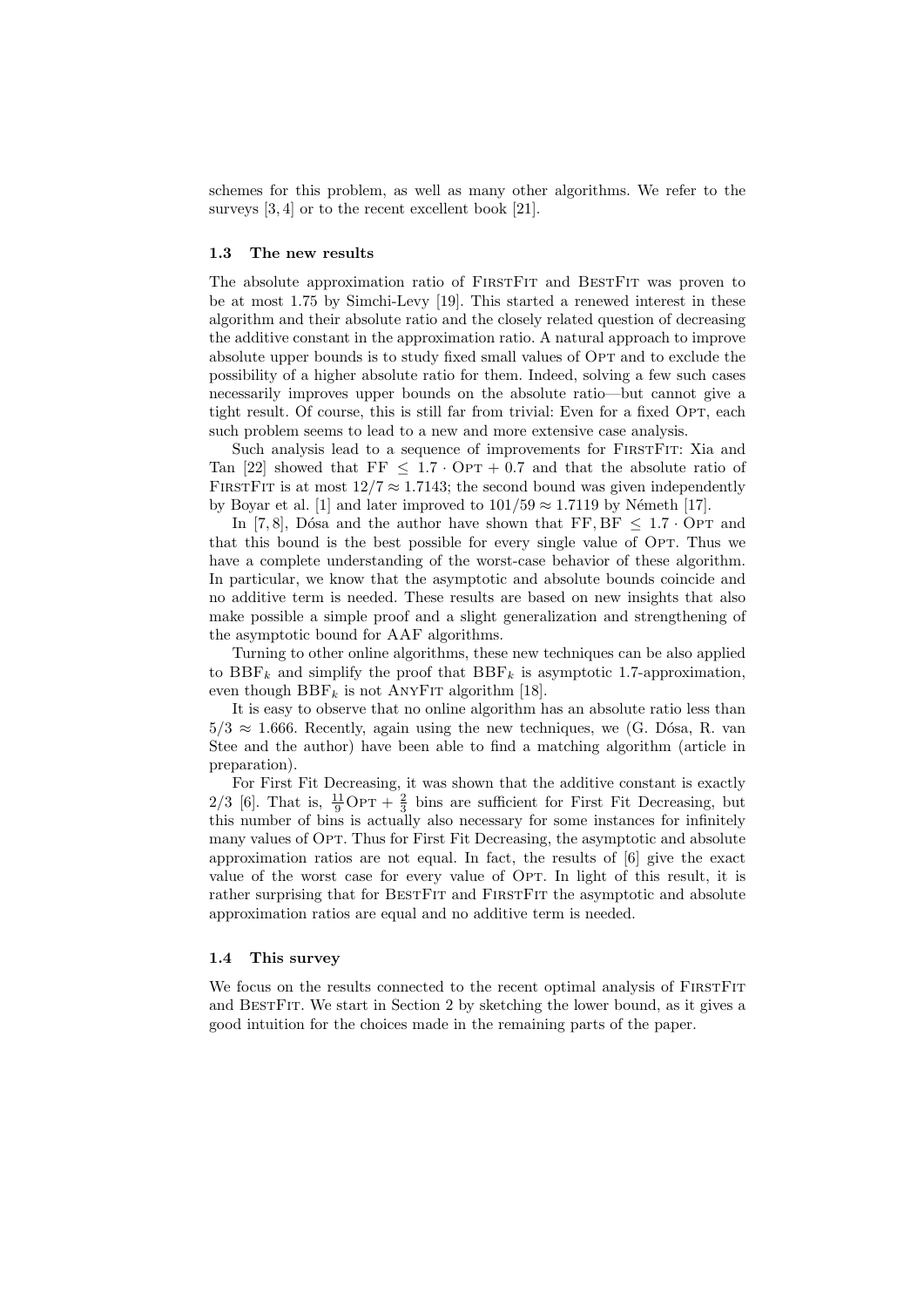In the Section 3 we give a simple proof of the asymptotic upper bound of 1.7 for AAF algorithms, in fact, even for a slightly more generalized class of GAAF algorithms (Generalized AAF algorithms). This proof uses the same insights as the optimal analysis of FIRSTFIT and BESTFIT, namely a combination of weight functions and amortized analysis. In addition, to demonstrate that the equality of the absolute and asymptotic bounds for FirstFit and BestFit is by far not automatic, we show a GAAF packing with an absolute ratio strictly larger than 1.7.

Finally, in Section 4 we discuss a new measure for bounded space algorithm introduced in [2].

# 2 The lower bound

Suppose for a moment that the algorithm is not allowed to pack a bin with item sizes summing to exactly 1, while the optimum can. This model gives an unfair advantage to the optimum, but we hope that lower bound examples in this model can be later modified by changing the item sizes by very small amount to provide a correct lower bound. This is a bold assumption that is not quite true, however, this simplified model provides a very good high-level intuition in a number of different bin packing scenarios.

In the simplified model, the lower bound instance for  $\text{OPT} = 10m$  is this: Start by OPT items of size  $1/6$ , continue by OPT items of size  $1/3$ , and conclude by OPT items of size  $1/2$ . The optimum uses OPT = 10m bins by packing three items of different sizes  $1/6 + 1/3 + 1/2 = 1$  in each bin. FIRSTFIT uses  $2m$  bins with 5 items of size  $1/6$ , 5m bins with 2 items of size  $1/3$  and 10m bins with a single item of size  $1/2$ . Total of 17m bins, giving a lower bound of 1.7.

To modify the instance to be valid in the real model, we modify the item sizes. First, for all items  $1/2$  the size is changed into  $1/2 + \varepsilon$  for a tiny  $\varepsilon > 0$ . The sizes of items 1/3 is changed into carefully chosen  $1/3 + \delta_i$  and  $1/3 - \delta_i$ , for  $\delta_i$  tiny and exponentially decreasing to 0. This guarantees that the previous packing works if we arrange the sequence so that FIRSTFIT packs  $1/3+\delta_i$  and  $1/3-\delta_{i-1}$  together. Now, to allow the optimal packing, the remaining items have size  $1/6 + \delta_i - \varepsilon$ and  $1/6 - \delta_i - \varepsilon$ . We need to order them so that the FIRSTFIT packing works as we wish. Here we come to a point where the simplified model fails. We modify the FirstFit packing so that the first bin contains 6 items instead of 5 and the last bin of the first phase contains 4 items instead of 5. Of course, this needs to be carefully checked, but the main idea why the construction works is that the exponential decrease of  $\delta_i$  guarantees that only the item with the largest  $\delta_i$  in a bin is relevant for its final size. Also, we need a proof for other residue classes of OPT, but the case of  $\text{OPT} = 10m$  is tightest and easily modified to other  $\text{OPT} = 10m + i$ . We obtain

**Theorem 2.1.** For all values of OPT, there exists an instance I with such that  $FF = 1.7 \cdot OPT$ .

Since FirstFit is equivalent to an arbitrary AnyFit algorithm on a subset of instances, the lower bound holds for a general AnyFit algorithm.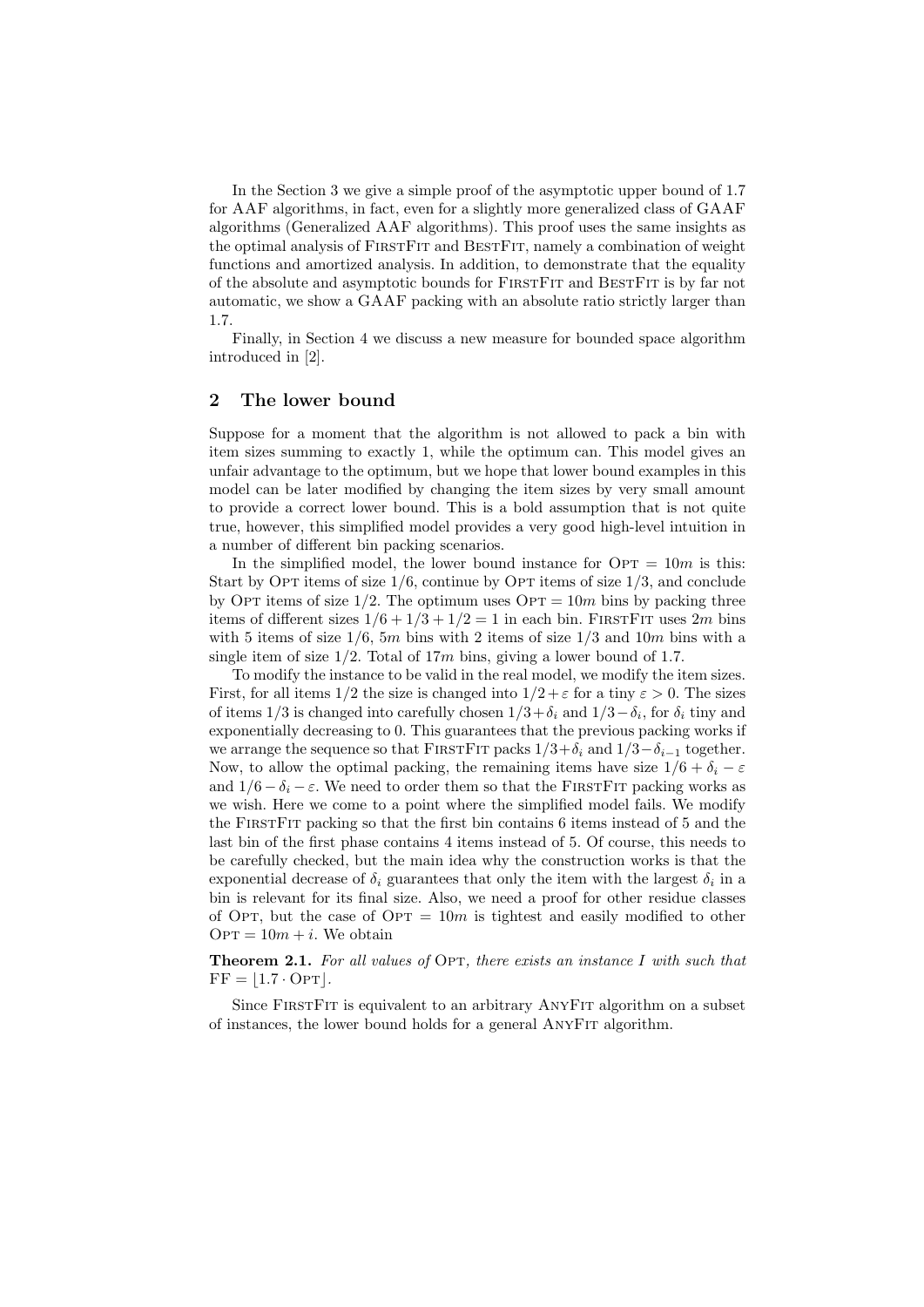### 3 The simplified and generalized asymptotic upper bound

We now present the simple proof of the asymptotic ratio 1.7. This proof holds for a wide class of any-fit-type algorithms: Call an AnyFit algorithm a GAAF algorithm, if it uses the bin with level at most  $1/2$  only when the item does not fit into any previous bin. (It is easy to verify that there is always at most one such bin, see Lemma  $3.1(i)$ .) The GAAF condition say that the AAF condition holds whenever the smallest bin has level at most 1/2; thus any AAF algorithm is a GAAF algorithm.

The asymptotic bound for AAF algorithms was proved in [13, 14]. Theorem 3.3 improves the additive term and generalizes the bound to the slightly less restrictive GAAF condition (although it seems that the original proof also uses only the GAAF condition).

Let us fix an instance I with items  $a_1, \ldots, a_n$  and denote the number of bins in the BESTFIT and optimal solutions by BF and OPT, respectively. We will often identify an item and its size. For a set of items  $A$ , let  $s(A) = \sum_{a \in A} a$ , i.e., the total size of items in A and also for a set of bins  $A$ , let  $s(A) = \sum_{A \in \mathcal{A}} s(A)$ . Furthermore, let  $S = s(I)$  be the total size of all items of I. Obviously  $S \leq \text{OPT}$ .

We classify the items by their sizes: items  $a \leq 1/6$  are small, items  $a \in$  $(1/6, 1/2]$  are **medium**, and items  $a > 1/2$  are **huge**.

The bins in the BF packing are ordered by the time they are opened (i.e., when the first item is packed into them). Expressions like "before", "after", "first bin", "last bin" refer to this ordering. At any time during the packing, the level of a bin is the total size of items currently packed in it, while by size of a bin we always mean its final level.

Lemma 3.1. At any moment, in any GAAF packing the following holds:

- (i) The sum of levels of any two bins is greater than 1. In particular, there is at most one bin with level at most 1/2.
- (ii) Any item a packed into a bin with level at most  $1/2$  (i.e., a new bin or the single bin with level at most  $1/2$  quaranteed by (i)) does not fit into any bin open at the time of its arrival, except for the bin where the item a is packed.
- (iii) If there are two bins  $B, B'$  with level at most  $2/3$ , in this order, then either  $B'$  contains a single item or the first item in  $B'$  is huge.

Proof. (i): The first item in any bin does not fit in any open bin by the definition of GAAF (in fact, the AnyFit condition is sufficient here), thus the sum of the levels of the two bins is greater than 1 already at the time when the second bin is opened.

(ii): If a is packed into a new bin, this follows by the GAAF (or ANYFIT) condition again. Otherwise Let  $x \leq 1/2$  be the level of the bin where a is packed, just before a is packed there. By (i), there is at most one bin with level at most  $1/2$ , thus at the time of packing of a all the other bins have level strictly greater than x. By the definition of GAAF,  $\alpha$  does not fit into any of these bins.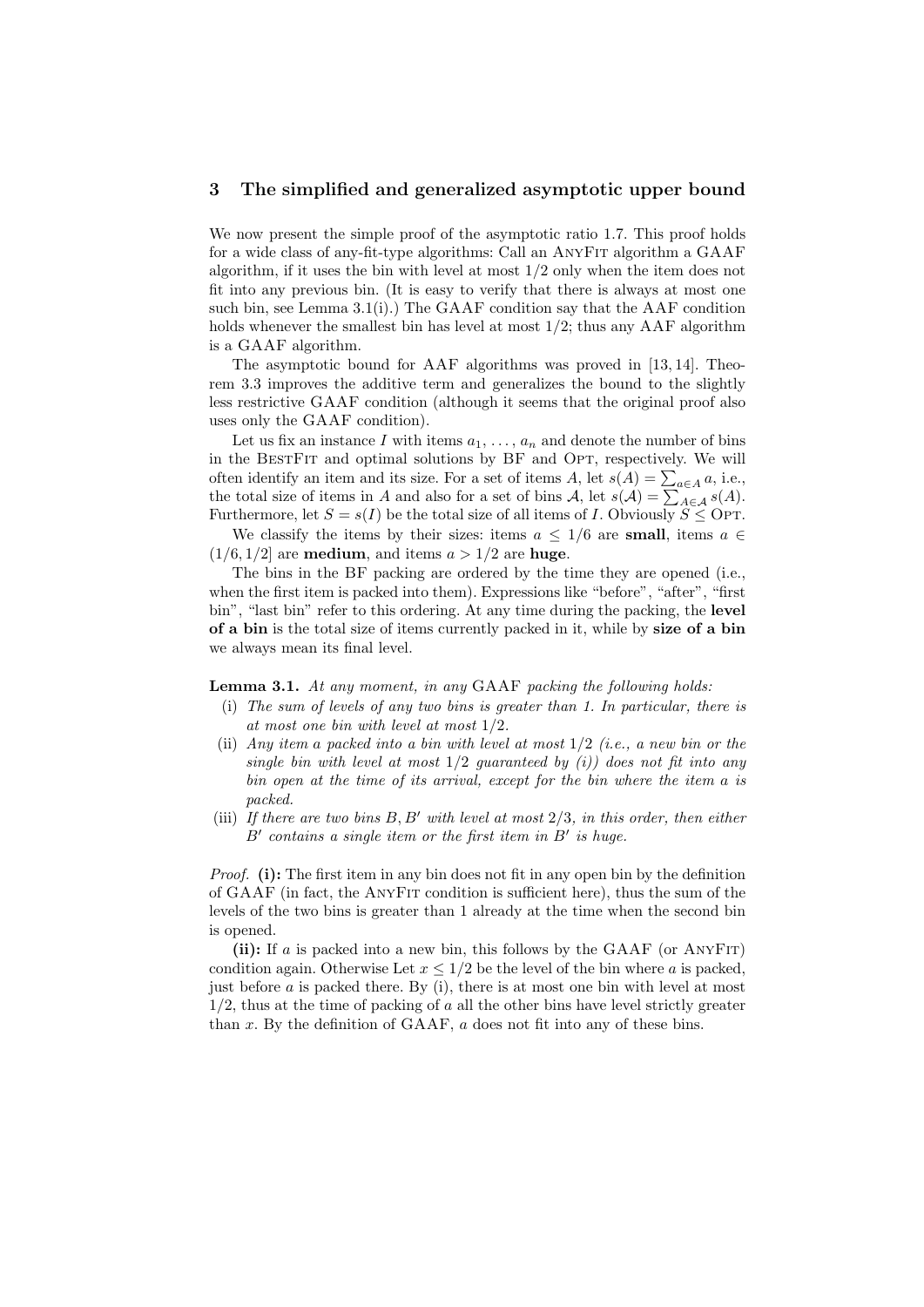(iii): If  $B'$  contains two items and the first one is not huge, then by (ii) the first two items in  $B'$  do not fit into B. Thus they are larger than  $1/3$  and the level of  $B'$  is greater than  $2/3$ .

The short proof of the asymptotic ratio 1.7 for GAAF algorithms uses the same weight function as the traditional analysis of BESTFIT and FIRSTFIT. (In some variants the weight of an item is capped to be at most 1, which makes almost no difference in the analysis.)

The weight function assigns a weight to each item, depending on its size. Intuitively, the weight measures how much space is needed to pack each item. For small items, it should be proportional to its size, but large items may generate empty space in some of the bins and their weight is accordingly larger. The overall idea is to show that the weight of each optimal bin is at most 1.7 while the average weight of each algorithm's bin is at least 1. Looking at the lower bound example with this outline in mind, it is easy to see that we should set  $w(0) = 0$ ,  $w(1/6) = 0.2, w(1/3) = 0.5, \text{ and } w(1/2 + \varepsilon) > 1.$  The weight function we define below fits these values by a piecewise linear function, with a discontinuity at 1/2.

To use amortization, we split the weight of each item  $a$  into two parts, namely its bonus  $\overline{w}(a)$  and its scaled size  $\overline{\overline{w}}(a)$ , defined as

$$
\overline{w}(a) = \begin{cases}\n0 & \text{if } a \leq \frac{1}{6}, \\
\frac{3}{5}(a - \frac{1}{6}) & \text{if } a \in (\frac{1}{6}, \frac{1}{3}) \\
0.1 & \text{if } a \in [\frac{1}{3}, \frac{1}{2}] \\
0.4 & \text{if } a > \frac{1}{2}.\n\end{cases}
$$

For every item a we define  $\overline{\overline{w}}(a) = \frac{6}{5}a$  and its weight is  $w(a) = \overline{\overline{w}}(a) + \overline{w}(a)$ . For a set of items B,  $w(B) = \sum_{a \in B} w(a)$  denotes the total weight, similarly for  $\overline{w}$ and  $\overline{\overline{w}}$ .

It is easy to observe that the weight of any bin  $B$ , i.e., of any set with  $s(B) \leq 1$ , is at most 1.7: The scaled size of B is at most 1.2, so we only need to check that  $\overline{w}(B) \leq 0.5$ . If B contains no huge item, there are at most 5 items with non-zero  $\overline{w}(a)$  and  $\overline{w}(a) \leq 0.1$  for each of them. Otherwise the huge item has bonus 0.4; there are at most two other medium items with non-zero bonus and it is easy to check that their total bonus is at most 0.1. This implies that the weight of the whole instance is at most  $1.7 \cdot OPT$ .

The key part is to show that, on average, the weight of each BF-bin is at least 1. Lemma 3.2 together with Lemma 3.1 implies that for almost all bins with two or more items, its scaled size plus the bonus of the **following** such bin is at least 1.

**Lemma 3.2.** Let B be a bin such that  $s(B) \geq 2/3$  and let c, c' be two items that do not fit into B, i.e.,  $c, c' > 1 - s(B)$ . Then  $\overline{\overline{w}}(B) + \overline{w}(c) + \overline{w}(c') \geq 1$ .

*Proof.* If  $s(B) \ge 5/6$ , then  $\overline{\overline{w}}(B) \ge 1$  and we are done. Otherwise let  $x = 5/6$  –  $s(B)$ . We have  $0 < x \leq 1/6$  and thus  $c, c' > 1/6 + x$  implies  $\overline{w}(c), \overline{w}(c') > \frac{3}{5}x$ . We get  $\overline{\overline{w}}(B) + \overline{w}(c) + \overline{w}(c') > \frac{6}{5}(\frac{5}{6} - x) + \frac{3}{5}x + \frac{3}{5}x = 1.$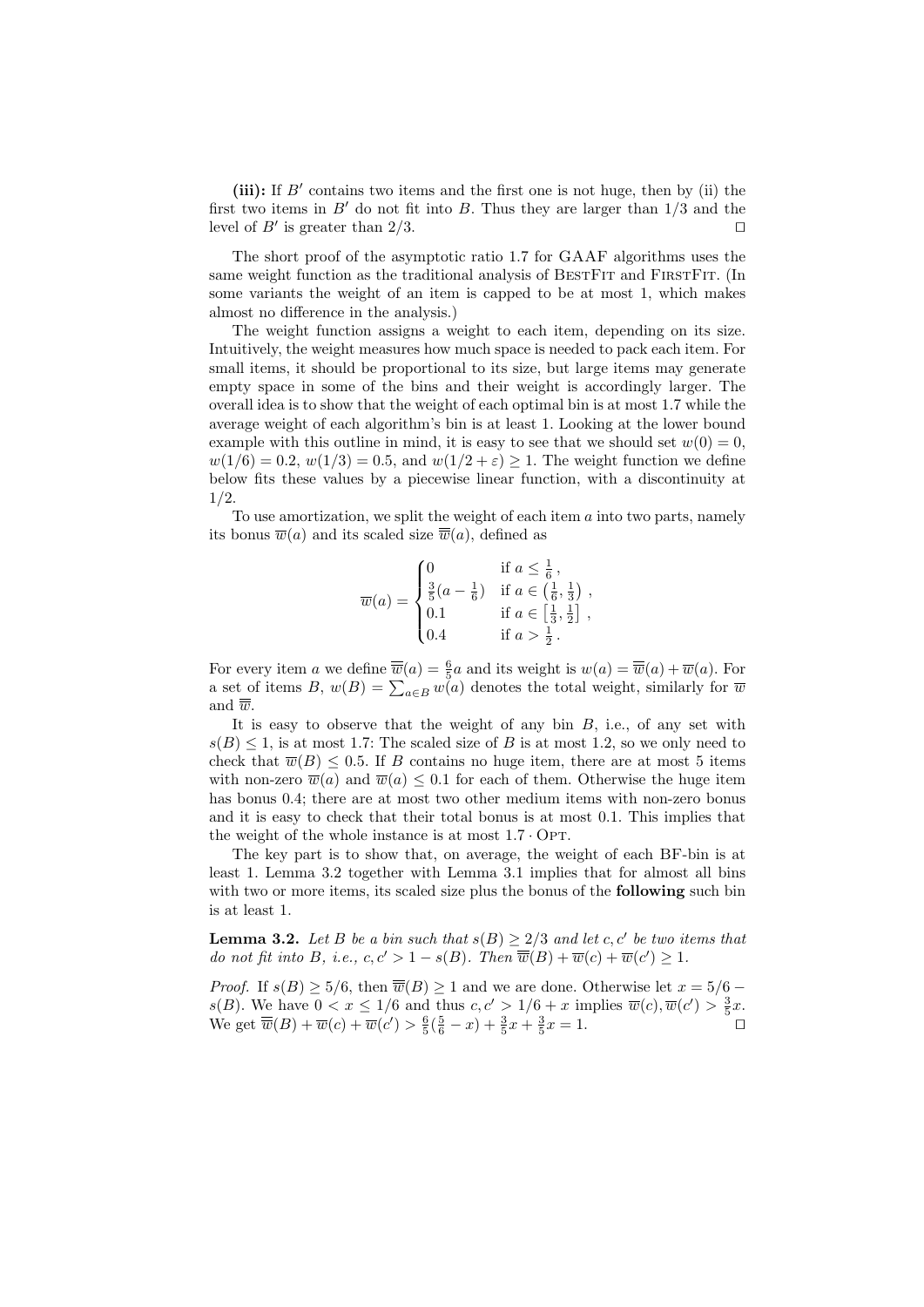Any GAAF-bin (i.e., a bin of the GAAF algorithm)  $D$  with a huge item has  $\overline{w}(D) \ge 0.4$  and  $\frac{6}{5}s(D) > 0.6$ , thus  $w(D) > 1$ .

For the amortization, consider all GAAF-bins B with two or more items, size  $s(B) \geq 2/3$ , and no huge item. For any such bin except for the last one choose C as the next bin with the same properties. Since C has no huge item, its first two items c, c' have level at most  $1/2$  and by Lemma 3.1(ii) they do not fit into B. Lemma 3.2 implies  $\overline{\overline{w}}(B) + \overline{w}(C) \ge \overline{\overline{w}}(B) + \overline{w}(c) + \overline{w}(c') \ge 1$ .

Summing all these inequalities (note that each bin is used at most once as B and at most once as C) and  $w(D) > 1$  for the bins with huge items we get  $w(I) \geq BF - 3$ . The additive constant 3 comes from the fact that we are missing an inequality for at most three BF-bins: the last one from the amortization sequence, possibly one bin B with two or more items and  $s(B) < 2/3$  (cf. Lemma 3.1(iii)) and possibly one bin B with a single item and  $s(B) < 1/2$  (cf. Lemma 3.1(i)). Combining this with the previous bound on the total weight, we obtain  $GAAF-3 \leq w(I) \leq 1.7$  Opt, where GAAF denotes the number of bins of the GAAF algorithm, and the asymptotic bound follows.

This simple proof of the asymptotic ratio can be tightened so that the additive constant is smaller. We save one of the three bins by noticing that we do not need to do amortization for bins that are after the bin of size smaller than 2/3. The remaining two bins have total size larger than 1, which brings the additive constant further down to 0.7.

Theorem 3.3. For any GAAF algorithm and any instance of bin packing we have  $GAAF \leq |1.7 \cdot \text{OPT} + 0.7|$ .

*Proof.* Any GAAF-bin D with a huge item has  $\overline{w}(D) \ge 0.4$  and  $\frac{6}{5}s(D) > 0.6$ , thus  $w(D) > 1$ . Similarly, any GAAF-bin with two items larger than 1/3 has  $\overline{w}(D) \ge 0.2$  and  $\frac{6}{5}s(D) > 0.8$ , thus  $w(D) > 1$ .

For the amortization, consider all the  $GAAF-bins B$ , with (i) two or more items, (ii) no huge item, and (iii) no pair of items both larger than  $1/3$ . For any such bin except for the last one choose  $C$  as the next bin with the same properties. Since C has no huge item, its first two items  $c, c'$  have level at most  $1/2$  and by the GAAF condition they do not fit into B. Since C has no pair of items larger than 1/3, we have  $c \leq 1/3$  or  $c' \leq 1/3$  and thus  $s(B) \geq 2/3$ . Lemma 3.2 now implies  $\overline{\overline{w}}(B) + \overline{w}(C) \ge \overline{\overline{w}}(B) + \overline{w}(c) + \overline{w}(c') \ge 1$ .

Let  $\overline{C}$  be the last bin used in the amortization, if it exists, and  $\overline{D}$  be the single bin with  $s(\overline{D}) \leq 1/2$ , if it exists.

If  $\overline{C}$  and  $\overline{D}$  both exist, we have  $s(\overline{C}) + s(\overline{D}) > 1$  by Lemma 3.1(i) and thus  $\overline{\overline{w}}(\overline{C}) + w(\overline{D}) > 1.2$ . Summing this, all the amortization inequalities (note that each bin is used at most once as B or  $\overline{C}$  and at most once as C) and  $w(D) > 1$  for the bins with huge items or two items larger than  $1/3$  we get  $w(I) > \text{GAAF}-0.8$ . Combining this with the previous bound  $w(I) \leq 1.7 \cdot \text{OPT}$  on the total weight, we obtain  $GAAF < w(I) + 0.8 \leq 1.7 \cdot OPT + 0.8$  and the theorem follows from the integrality of GAAF and OPT.

If  $\overline{C}$  exists but  $\overline{D}$  does not, we have  $s(\overline{C}) > 1/2$  and thus  $\overline{\overline{w}}(\overline{C}) > 0.6$ . Summing this and again both all the amortization inequalities and  $w(D) > 1$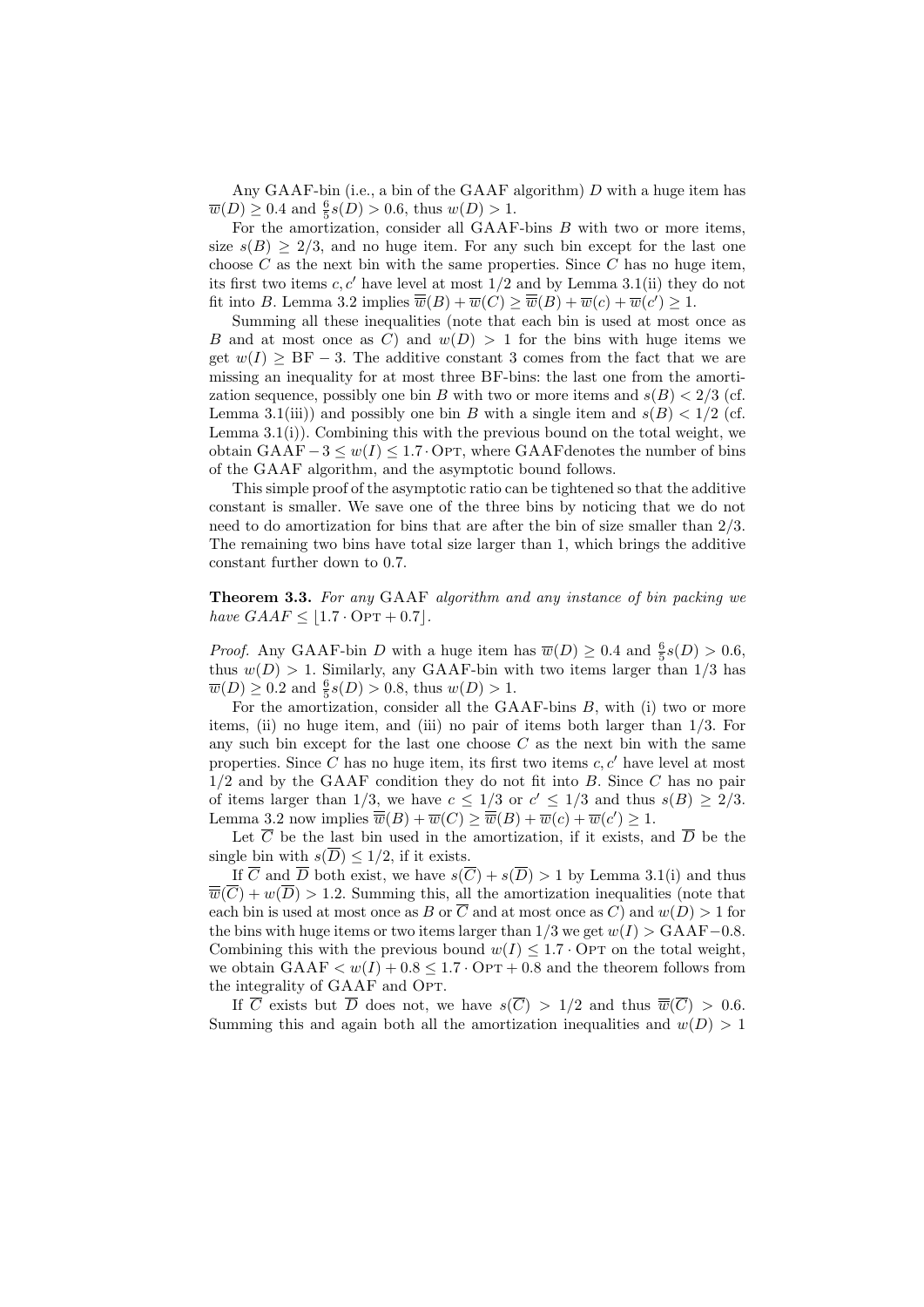for the bins with huge items or two items larger than  $1/3$  we get  $w(I) \geq A - 0.4$ and the theorem follows again.

If  $\overline{C}$  does not exist but  $\overline{D}$  does, let C be an arbitrary bin other than  $\overline{D}$  (if none exists, GAAF = 1 = OPT and the theorem is trivial). We have  $s(C) + s(\overline{D}) > 1$ and thus  $w(\overline{C}) + w(\overline{D}) > 1.2$ . Summing this and  $w(D) > 1$  for all the remaining bins, we get  $w(I) > \text{GAAF} - 0.8$  and the theorem follows as above.

Finally, if neither  $\overline{C}$  nor  $\overline{D}$  exists, we have  $w(D) > 1$  for all the GAAF-bins, thus  $w(I) > A$  and the theorem follows as well.

Next we give an example showing that GAAF algorithms do not have an absolute approximation ratio 1.7. In particular, we give an instance with  $\text{OPT} =$ 7 and GAAF packing with 12 bins.

We first describe the GAAF packing; the input sequence contains items in the order of the bins, i.e., it starts by all the items from the first bin, then continues by items from the second bin, etc. The first bin contains 6 items of size 0.12, total of 0.72. The next three bins contain each 2 items of size 0.34; note that these do not fit into any previous bin. The fifth bin has items 0.52 and 0.01; the item 0.01 fits into the previous bins, but it is packed at a level larger than 0.5, so this satisfies the GAAF condition. The sixth bin contains a single item of size 0.48 and the remaining six bins contain each an item of size 0.53; again, these items do not fit into any previous bin.

OPT contains a bin with two items of sizes  $0.52$  and  $0.48$ . The remaining 6 bins contain each three items of sizes 0.53, 0.34, and 0.12, total of 0.99; in addition one of them contains also the item 0.01. This packs all the items in the 7 bins and completes the example.

Thus removing the additive constant completely is impossible for GAAF algorithms, and thus it needs to use additional properties of the algorithm. We are able to do this for FIRSTFIT and BESTFIT, using additional ideas [7,8]. It remains an interesting open problem whether this is possible for all AAF algorithms.

# 4 Bounded space algorithms

The lower bound constructions in [16] is a variant of the FIRSTFIT lower bound which we have presented above. In its first approximation, giving a lower bound of  $5/3 \approx 1.666$ , we give the algorithm the same number of items of sizes  $1/7 +$  $\varepsilon$ ,  $1/3 + \varepsilon$ , and  $1/2 + \varepsilon$ . The optimal packing uses almost full bins with one item of each size. The full construction repeatedly prepends this sequence by another group of same-size items, the size is set to  $1/t + \varepsilon$  for the smallest integer so that this item fits into the optimal bin (for a tiny  $\varepsilon > 0$ ). On any such sequence, **any**  $k$ -bounded-space algorithm uses bins grouping items of the same size, with a constant number of exceptions. This shows that every bounded-space algorithm has asymptotic worst case ratio at least  $h_{\infty} \approx 1.69103$ ; the number  $h_{\infty}$  is defined from the sequence of reciprocals  $1/2$ ,  $1/3$ ,  $1/7$ ,  $1/43$ , ..., which we described above.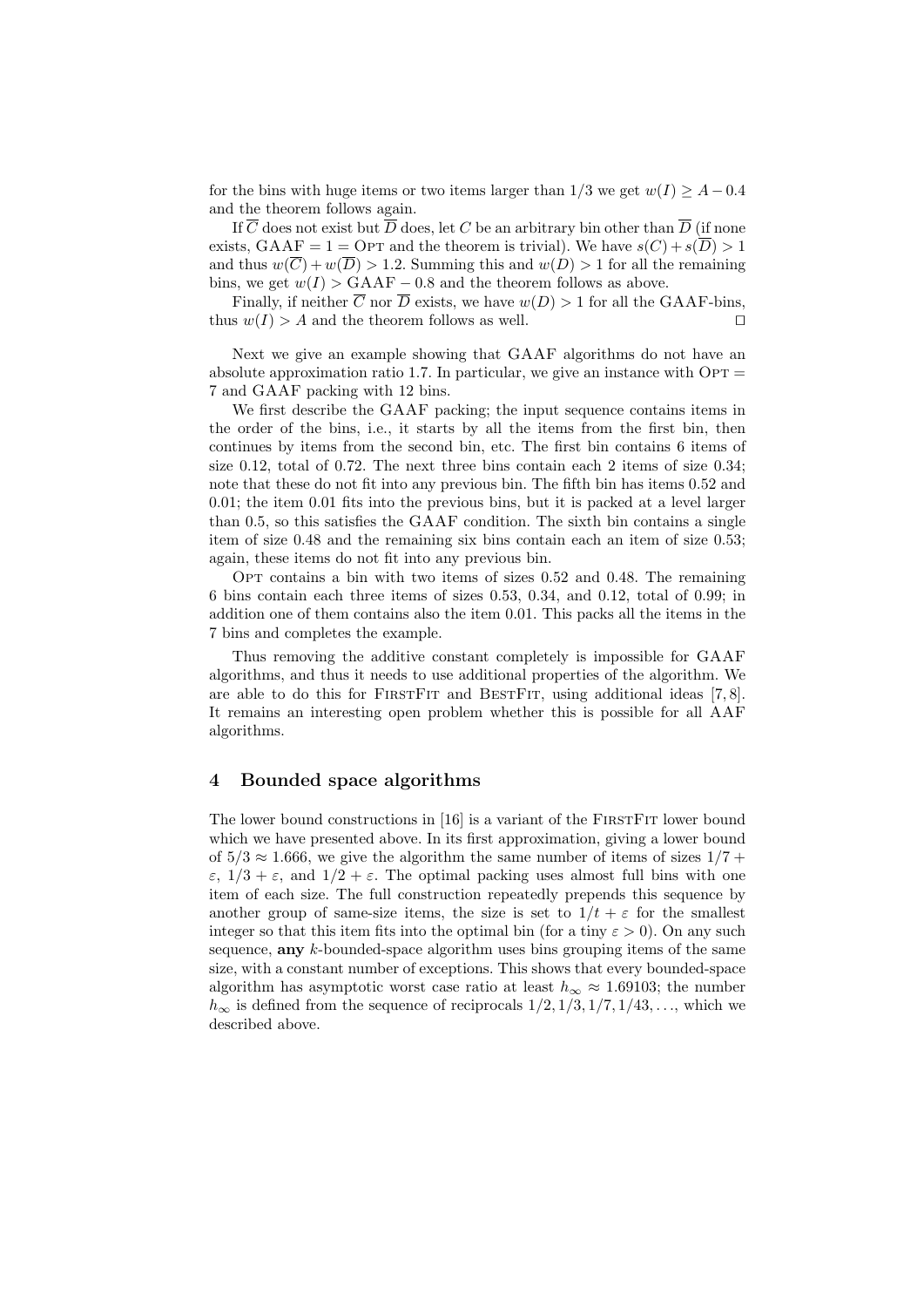The optimal packing above can be achieved only by an algorithm which keeps many bins open even if the whole sequence is known in advance. Or, from another viewpoint, we are allowed the optimal algorithm to reorder sequence. It is natural to ask how much inefficiency is caused by not knowing the future, i.e., by the fact that the algorithm is online. For this purpose, we restrict the offline algorithms so that they can also have only k bins open. For a given instance I, let  $\text{OPT}_k = \text{OPT}_k(I)$  be the smallest possible number of bins used in a packing produced by a  $k$ -bounded-space bin packing algorithm that know the whole instance  $I$  before it starts serving it. We say that the algorithm  $A$  it is an asymptotic R-approximation algorithm w.r.t. the  $k$ -bounded-space **optimum** if for every instance  $I$ 

$$
A \leq R \cdot \text{OPT}_k + f(\text{OPT}_k),
$$

where  $f(n) \in o(n)$ ; again, typically  $f(n)$  is a global constant. The smallest such R is called the k-bounded-space ratio of algorithm  $A$  in [2], where it was introduced.

On the lower-bound instances described above,  $BBF_k$  is an asymptotic 1approximation w.r.t. the  $k$ -bounded-space optimum, so there is no inefficiency caused by the online environment. It is not hard to construct instances showing that the 2-bounded-space ratio of  $BBF_2$  is at least 1.5, see [2]. However, the best upper bound on the 2-bounded-space ratio of  $BBF<sub>2</sub>$  or any other boundedspace algorithm is 1.7 and closing this gap is an interesting question. Levin and Epstein (private communication) have shown that the 2-bounded-space ratio of any online algorithm is at least 1.5, which leaves open the possibility that  $BBF<sub>2</sub>$ is the best possible algorithm. The case of  $k > 2$  is widely open.

One of the difficulties of studying the  $k$ -bounded-space ratio is that it seems non-trivial to understand  $\text{OPT}_k$ . Unlike Opt, for which we have an asymptotic approximation scheme,  $\text{OPT}_k$  is hard to approximate. In [2], it is shown that the 2-bounded-space ratio of any polynomial algorithm is at least 5/4. There exists a  $(3/2 + \varepsilon)$ -approximation algorithm for OPT<sub>k</sub>, based on a partial enumeration of the solutions [2]. We are missing a deeper insight in the structure of the solutions and also nothing is known for  $k > 3$ .

# Acknowledgements

Partially supported by the Center of Excellence – Inst. for Theor. Comp. Sci., Prague (project  $P202/12/G061$  of GA  $\check{C}R$ ).

## References

- 1. J. Boyar, G. D´osa, and L. Epstein. On the absolute approximation ratio for First Fit and related results. Discrete Appl. Math., 160:1914–1923, 2012.
- 2. M. Chrobak, J. Sgall, and G. J. Woeginger. Two-bounded-space bin packing revisited. In Proc. of the 19th Ann. European Symp. on Algorithms (ESA), Lecture Notes in Comput. Sci. 6942, pages 263–274. Springer, 2011.